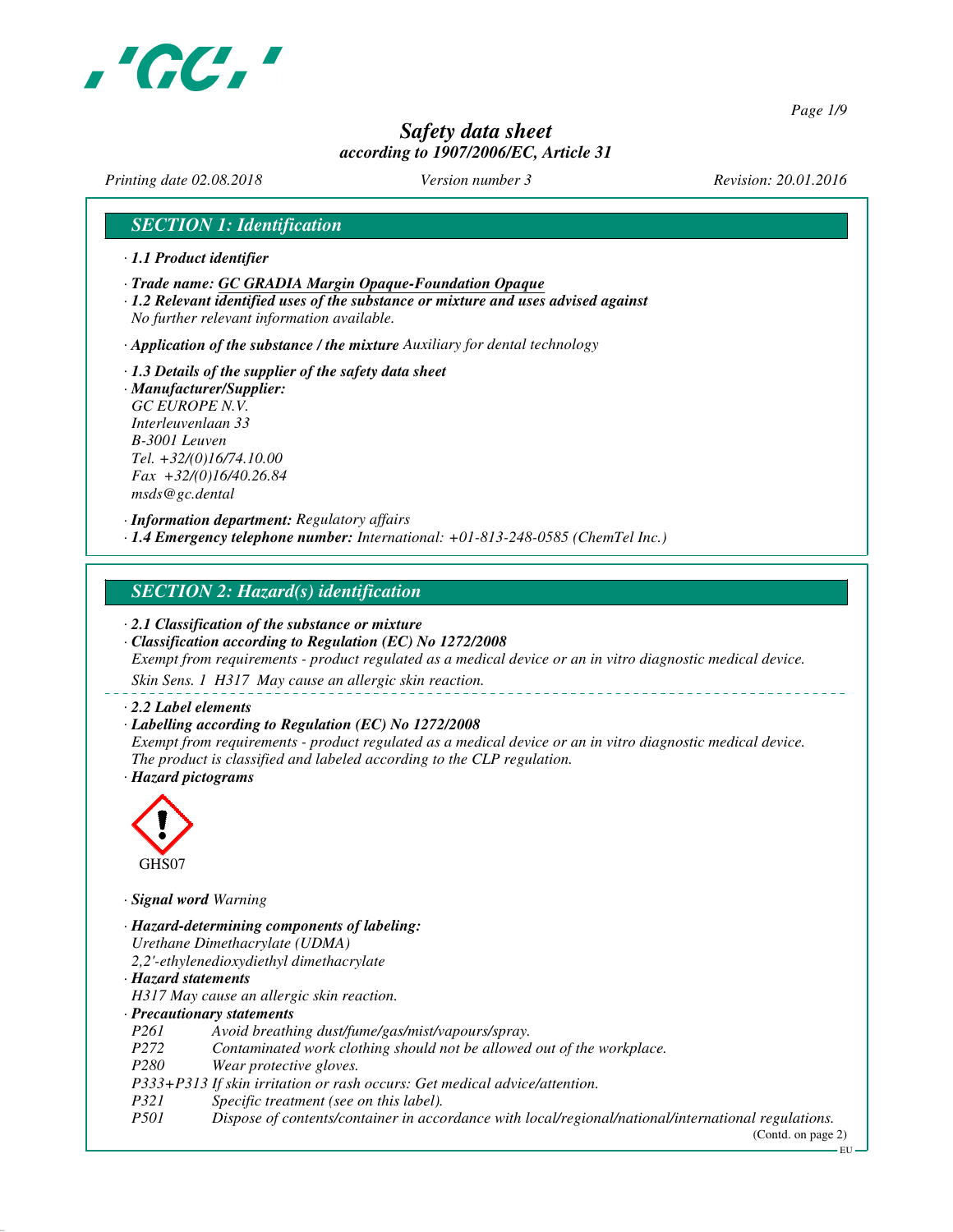*Printing date 02.08.2018 Version number 3 Revision: 20.01.2016*

(Contd. of page 1)

### *Trade name: GC GRADIA Margin Opaque-Foundation Opaque*

*· Additional information:*

*1 % of the mixture consists of component(s) of unknown toxicity.*

*Contains 1 % of components with unknown hazards to the aquatic environment.*

*· 2.3 Other hazards*

*· Results of PBT and vPvB assessment*

*· PBT: Not applicable.*

*· vPvB: Not applicable.*

### *SECTION 3: Composition/information on ingredients*

#### *· 3.2 Chemical characterization: Mixtures*

*· Description:*

*Only substances required to be mentioned according to Annex II of regulation 1907/2006 are listed. Information on the other substances that may be present can be obtained upon request.*

| · Dangerous components:                                                                   |                                                          |             |
|-------------------------------------------------------------------------------------------|----------------------------------------------------------|-------------|
|                                                                                           | 72869-86-4 Urethane Dimethacrylate (UDMA)                | $25 - 50\%$ |
|                                                                                           | Skin Sens. 1, H317                                       |             |
|                                                                                           | 109-16-0 2,2'-ethylenedioxydiethyl dimethacrylate        | $10 - 25\%$ |
|                                                                                           | Skin Sens. 1, H317                                       |             |
|                                                                                           | $1985-51-9$ 2,2-dimethyl-1,3-propanediyl bismethacrylate | $2.5 - 5\%$ |
|                                                                                           | Skin Irrit. 2, H315; Eye Irrit. 2, H319                  |             |
|                                                                                           | 3290-92-4 Propylidynetrimethyl trimethacrylate           | $1 - 2.5\%$ |
|                                                                                           | Aquatic Chronic 2, H411                                  |             |
|                                                                                           | 21245-01-2 3-methylbutyl 4-(dimethylamino)benzoate       | $0.5 - 1\%$ |
|                                                                                           | Skin Irrit. 2, H315; Eye Irrit. 2, H319; STOT SE 3, H335 |             |
| Additional information: For the wording of the listed hazard phrases refer to section 16. |                                                          |             |

# *SECTION 4: First-aid measures*

### *· 4.1 Description of first aid measures*

- *· General information:*
- *Immediately remove any clothing soiled by the product.*
- *If symptoms persist consult doctor.*
- *· After inhalation:*

*Supply fresh air. If required, provide artificial respiration. Keep patient warm. Consult doctor if symptoms persist. Take affected persons into fresh air and keep quiet.*

- *· After skin contact:*
- *Immediately wash with water and soap and rinse thoroughly.*
- *Seek medical treatment.*
- *If skin irritation continues, consult a doctor.*
- *· After eye contact:*

*Rinse opened eye for several minutes under running water. If symptoms persist, consult a doctor.*

*· After swallowing:*

*Rinse out mouth and then drink plenty of water.*

*If symptoms persist consult doctor.*

*· 4.2 Most important symptoms and effects, both acute and delayed Allergic reactions*

(Contd. on page 3)

EU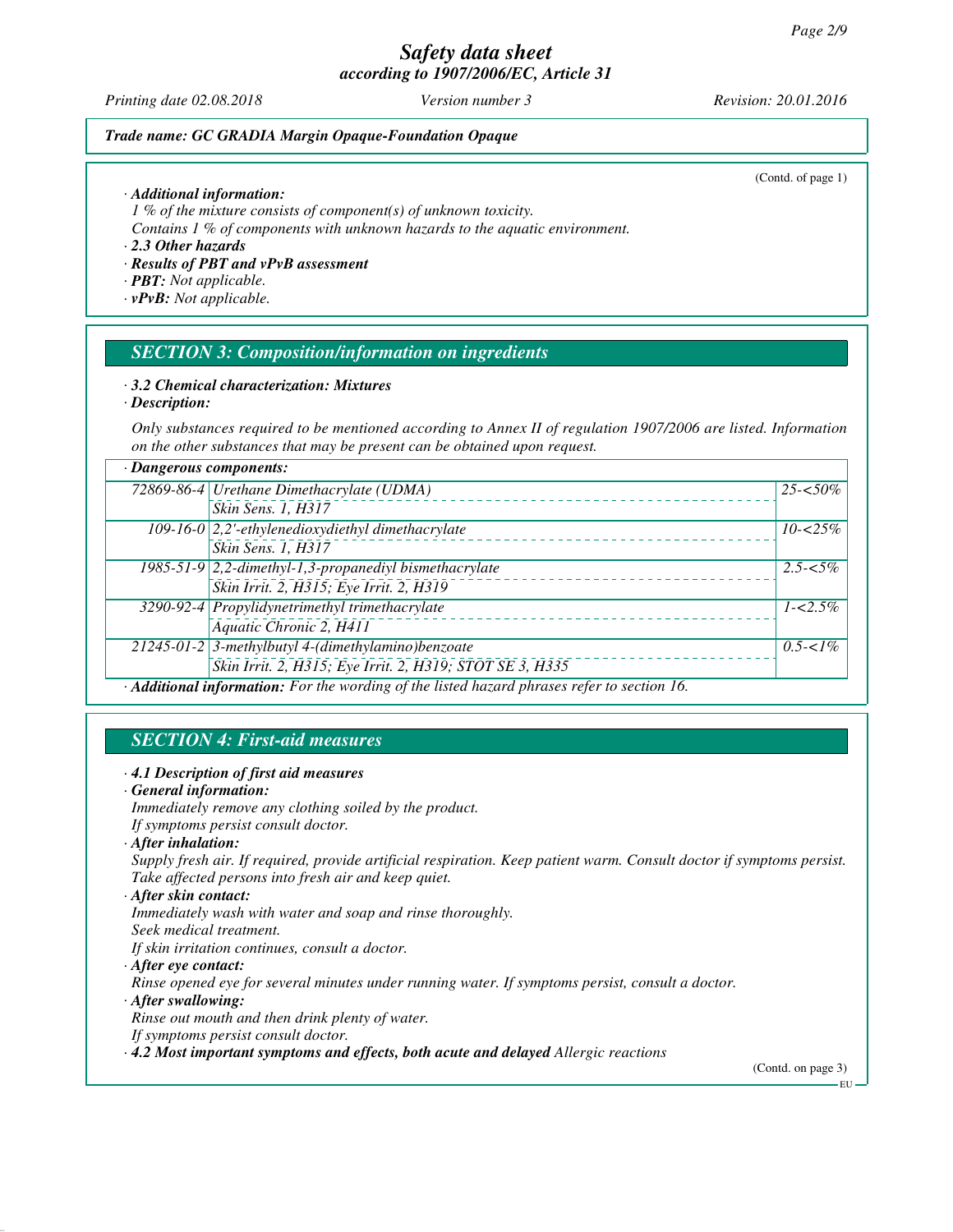# *Safety data sheet*

*according to 1907/2006/EC, Article 31*

*Printing date 02.08.2018 Version number 3 Revision: 20.01.2016*

(Contd. of page 2)

### *Trade name: GC GRADIA Margin Opaque-Foundation Opaque*

### *· 4.3 Indication of any immediate medical attention and special treatment needed*

*No further relevant information available.*

### *SECTION 5: Fire-fighting measures*

#### *· 5.1 Extinguishing media*

*· Suitable extinguishing agents:*

*CO2, extinguishing powder or water spray. Fight larger fires with water spray or alcohol resistant foam. Use fire fighting measures that suit the environment.*

- *· For safety reasons unsuitable extinguishing agents: Water with full jet · 5.2 Special hazards arising from the substance or mixture*
- *Formation of toxic gases is possible during heating or in case of fire.*
- *· 5.3 Advice for firefighters*
- *· Protective equipment: Wear self-contained respiratory protective device.*
- *· Additional information*

*Dispose of fire debris and contaminated fire fighting water in accordance with official regulations.*

### *SECTION 6: Accidental release measures*

*· 6.1 Personal precautions, protective equipment and emergency procedures Remove persons from danger area. Avoid contact with the eyes and skin. Wear protective clothing. · 6.2 Environmental precautions: Do not allow product to reach sewage system or any water course. Inform respective authorities in case of seepage into water course or sewage system. Do not allow to penetrate the ground/soil. In case of seepage into the ground inform responsible authorities. · 6.3 Methods and material for containment and cleaning up: Absorb liquid components with liquid-binding material. Dispose of the collected material according to regulations. · 6.4 Reference to other sections See Section 7 for information on safe handling. See Section 8 for information on personal protection equipment.*

*See Section 13 for disposal information.*

# *SECTION 7: Handling and storage*

*· 7.1 Precautions for safe handling Ensure good ventilation/exhaustion at the workplace. Do not inhale dust / smoke / mist. Prevent formation of aerosols. Avoid contact with the eyes and skin.*

*· Information about protection against explosions and fires: No special measures required.*

*· 7.2 Conditions for safe storage, including any incompatibilities*

*· Storage:*

*· Requirements to be met by storerooms and receptacles: Store only in unopened original receptacles.*

*· Information about storage in one common storage facility: Store away from foodstuffs. · Further information about storage conditions: None.*

(Contd. on page 4)

EU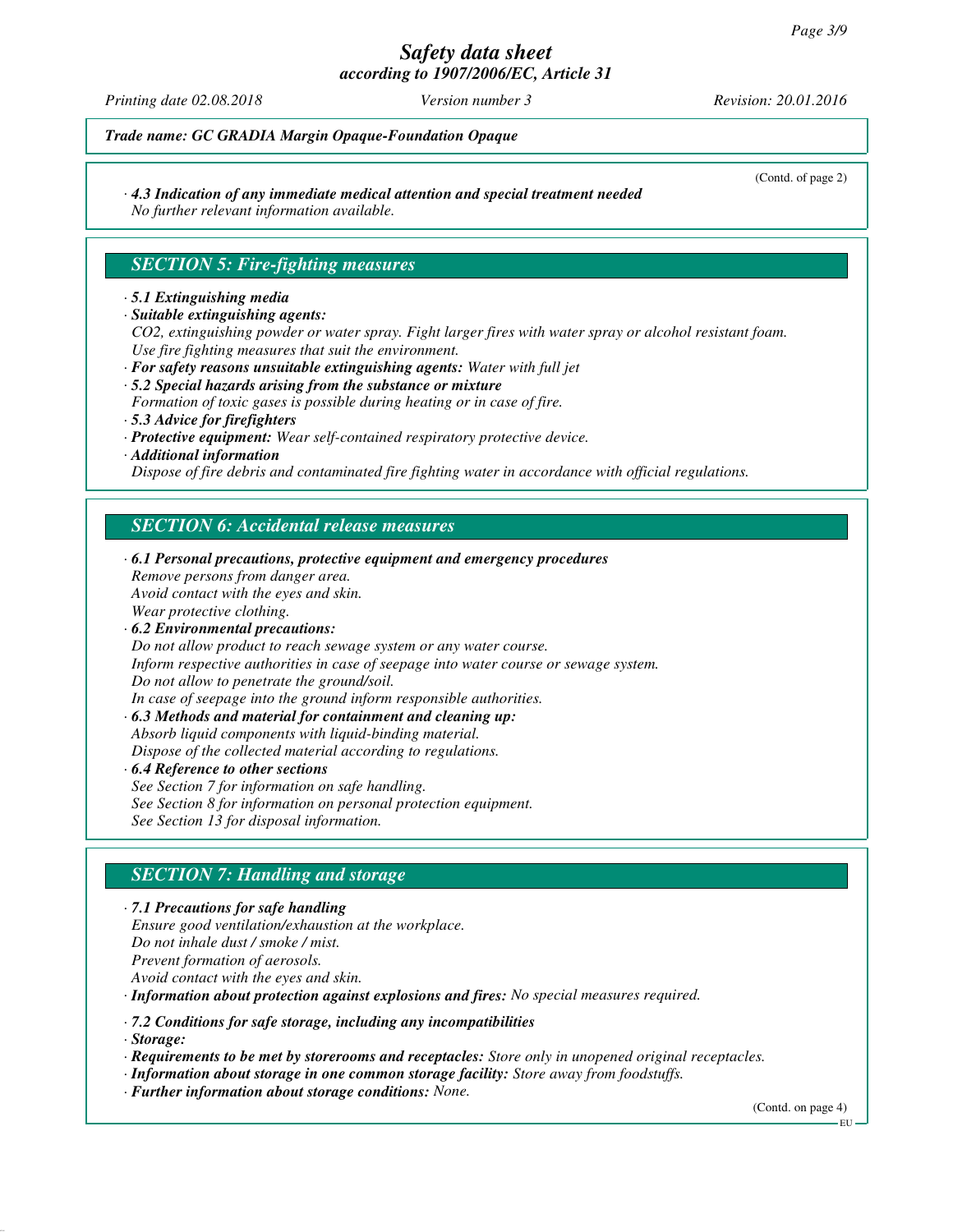*Printing date 02.08.2018 Version number 3 Revision: 20.01.2016*

(Contd. of page 3)

*Trade name: GC GRADIA Margin Opaque-Foundation Opaque*

*· 7.3 Specific end use(s) No further relevant information available.*

### *SECTION 8: Exposure controls/personal protection*

*· Additional information about design of technical systems: No further data; see item 7.*

*· Components with limit values that require monitoring at the workplace:*

*The product does not contain any relevant quantities of materials with critical values that have to be monitored at the workplace.*

*· DNELs*

*13463-67-7 titanium dioxide*

*Inhalative DNEL inhalation 10 mg/m3 (man)*

#### *· PNECs*

| 3290-92-4 Propylidynetrimethyl trimethacrylate |                                                  |  |
|------------------------------------------------|--------------------------------------------------|--|
| <b>PNEC</b> Air                                | $-$ mg/L (air)                                   |  |
| PNEC Aqua                                      | $2.76 \mu g/L$ (freshwater)                      |  |
|                                                | $20 \mu g/L$ (intermittent releases)             |  |
|                                                | $0.276 \mu g/L$ (marine water)                   |  |
| <b>PNEC Predator</b>                           | - mg/kg (Predator)                               |  |
| <b>PNEC STP</b>                                | 10 mg/L (Sewage Treatment Plants)                |  |
|                                                | PNEC Sediment $0.4951$ mg/kg sed dw (freshwater) |  |
|                                                | 0.04951 mg/kg sed dw (marine water)              |  |
| <b>PNEC Soil</b>                               | $0.0974$ mg/kg soil dw (soil)                    |  |

*· Additional information: The lists that were valid during the creation were used as basis.*

*· 8.2 Exposure controls*

*· Personal protective equipment:*

*· General protective and hygienic measures:*

*The usual precautionary measures for handling chemicals should be followed.*

*Avoid contact with the eyes and skin.*

*Wash hands before breaks and at the end of work.*

*Immediately remove all soiled and contaminated clothing.*

*· Breathing equipment: Suitable respiratory protective device recommended.*

*· Protection of hands:*



*Protective gloves*

*· Material of gloves*

*The selection of the suitable gloves does not only depend on the material, but also on further marks of quality and varies from manufacturer to manufacturer. As the product is a preparation of several substances, the resistance of the glove material can not be calculated in advance and has therefore to be checked prior to the application.*

*· Penetration time of glove material*

*The exact break through time has to be found out by the manufacturer of the protective gloves and has to be observed.*

(Contd. on page 5)

*<sup>·</sup> 8.1 Control parameters*

EU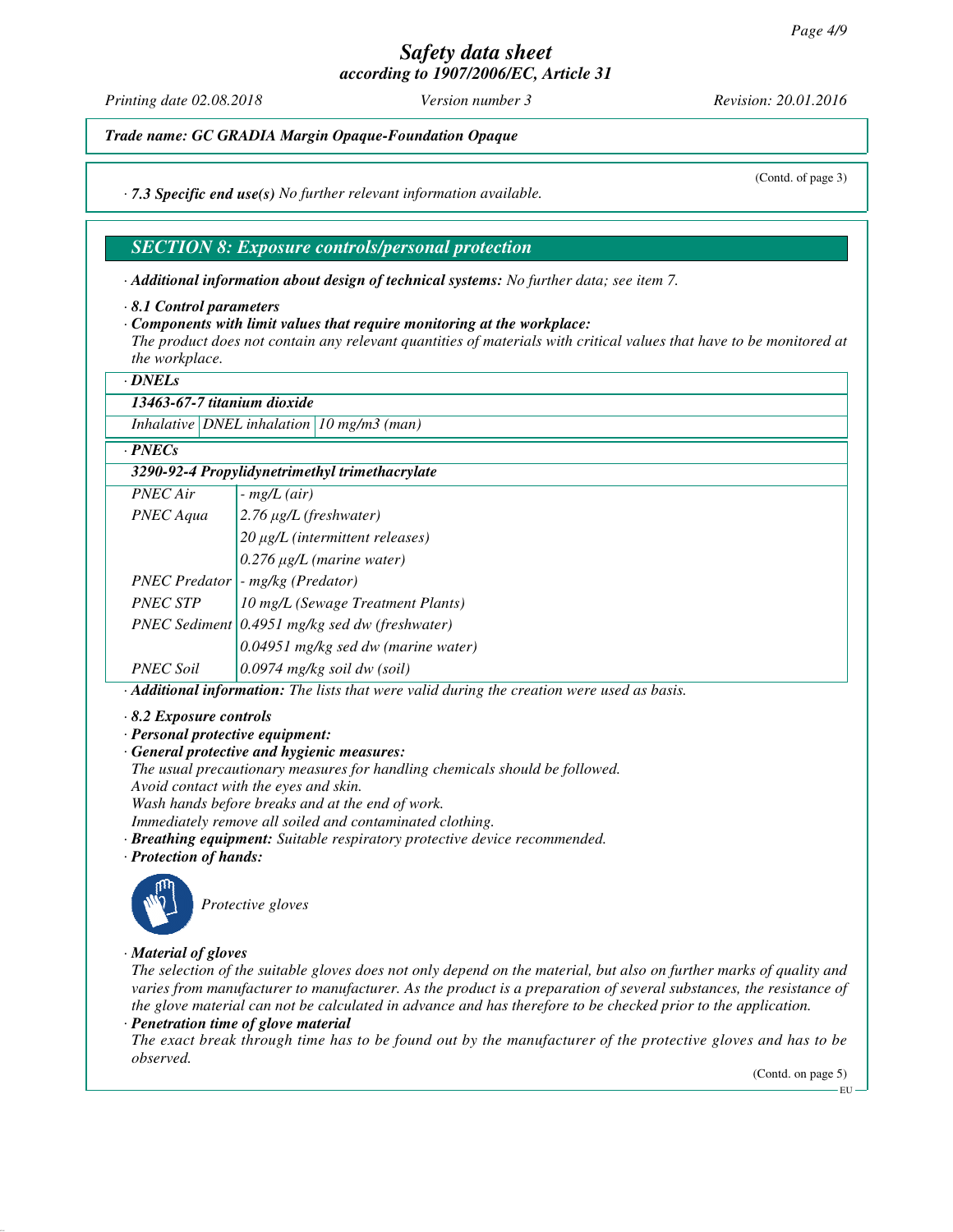*Printing date 02.08.2018 Version number 3 Revision: 20.01.2016*

*· Eye protection:*



(Contd. of page 4)

EU

|  | Tightly sealed goggles |
|--|------------------------|
|  |                        |

| · 9.1 Information on basic physical and chemical properties |                                               |  |
|-------------------------------------------------------------|-----------------------------------------------|--|
| <b>General Information</b>                                  |                                               |  |
| $\cdot$ Appearance:                                         |                                               |  |
| Form:                                                       | Pasty                                         |  |
| Color:                                                      | Transparent                                   |  |
| · Odor:                                                     | Ester-like                                    |  |
| · Odor threshold:                                           | Not determined.                               |  |
| $\cdot$ pH-value:                                           | Not determined.                               |  |
| Change in condition                                         |                                               |  |
| <b>Melting point/Melting range:</b>                         | Undetermined.                                 |  |
| <b>Boiling point/Boiling range:</b>                         | Undetermined.                                 |  |
| · Flash point:                                              | Not applicable.                               |  |
| · Flammability (solid, gaseous):                            | Not applicable.                               |  |
| · Ignition temperature:                                     | Undetermined.                                 |  |
| · Decomposition temperature:                                | Not determined.                               |  |
| · Auto igniting:                                            | Product is not selfigniting.                  |  |
| · Danger of explosion:                                      | Product does not present an explosion hazard. |  |
| · Explosion limits:                                         |                                               |  |
| Lower:                                                      | Not determined.                               |  |
| <b>Upper:</b>                                               | Not determined.                               |  |
| · Vapor pressure:                                           | Not determined.                               |  |
| · Density:                                                  | Not determined.                               |  |
| · Relative density                                          | Not determined.                               |  |
| · Vapor density                                             | Not determined.                               |  |
| $\cdot$ Evaporation rate                                    | Not determined.                               |  |
| · Solubility in / Miscibility with                          |                                               |  |
| Water:                                                      | Insoluble.                                    |  |
| · Partition coefficient (n-octanol/water): Not determined.  |                                               |  |
| · Viscosity:                                                |                                               |  |
| Dynamic:                                                    | Not determined.                               |  |
| Kinematic:                                                  | Not determined.                               |  |
| · Solvent content:                                          |                                               |  |
| $VOC$ (EC)                                                  | 0.0 g/l                                       |  |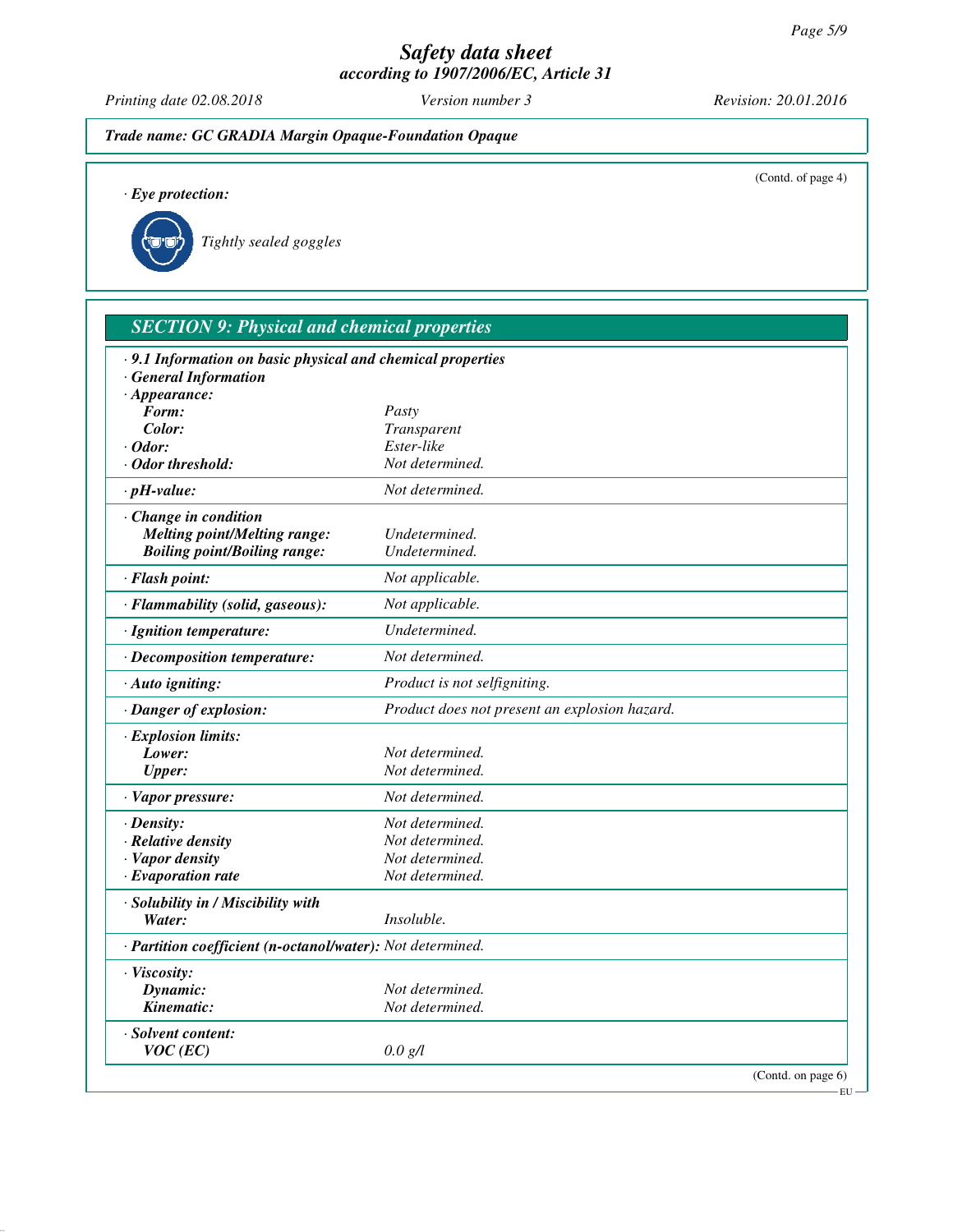*Printing date 02.08.2018 Version number 3 Revision: 20.01.2016*

*Trade name: GC GRADIA Margin Opaque-Foundation Opaque*

(Contd. of page 5)

*· 9.2 Other information No further relevant information available.*

### *SECTION 10: Stability and reactivity*

*· 10.1 Reactivity No further relevant information available.*

*· 10.2 Chemical stability*

*· Thermal decomposition / conditions to be avoided: No decomposition if used according to specifications.*

*· 10.3 Possibility of hazardous reactions No dangerous reactions known.*

*· 10.4 Conditions to avoid No further relevant information available.*

*· 10.5 Incompatible materials: No further relevant information available.*

*· 10.6 Hazardous decomposition products: No dangerous decomposition products known.*

# *SECTION 11: Toxicological information*

*· 11.1 Information on toxicological effects*

*· Acute toxicity: Based on available data, the classification criteria are not met.*

*· LD/LC50 values that are relevant for classification:*

*72869-86-4 Urethane Dimethacrylate (UDMA)*

*Oral LD50 > 5000 mg/kg (rat female) (OECD 401)*

*13463-67-7 titanium dioxide*

*Oral LD50 >5000 mg/kg (mouse) (OECD 420)*

*Inhalative LC50/4 h > 6.82 mg/l (rat male)*

*· Primary irritant effect:*

*· on the skin: Based on available data, the classification criteria are not met.*

*· on the eye: Based on available data, the classification criteria are not met.*

*· Sensitization:*

*May cause an allergic skin reaction.*

*· Additional toxicological information:*

*· OSHA-Ca (Occupational Safety & Health Administration)*

*None of the ingredients is listed.*

*· Repeated dose toxicity No further relevant information available.*

*· CMR effects (carcinogenity, mutagenicity and toxicity for reproduction)*

- *· Germ cell mutagenicity Based on available data, the classification criteria are not met.*
- *· Carcinogenicity Based on available data, the classification criteria are not met.*

*· Reproductive toxicity Based on available data, the classification criteria are not met.*

*· STOT-single exposure Based on available data, the classification criteria are not met.*

*· STOT-repeated exposure Based on available data, the classification criteria are not met.*

*· Aspiration hazard Based on available data, the classification criteria are not met.*

# *SECTION 12: Ecological information*

*· 12.1 Toxicity*

*· Aquatic toxicity:*

*72869-86-4 Urethane Dimethacrylate (UDMA)*

*EC50/48h (static) > 1.2 mg/l (daphnia magna) (OECD 202)*

(Contd. on page 7)

EU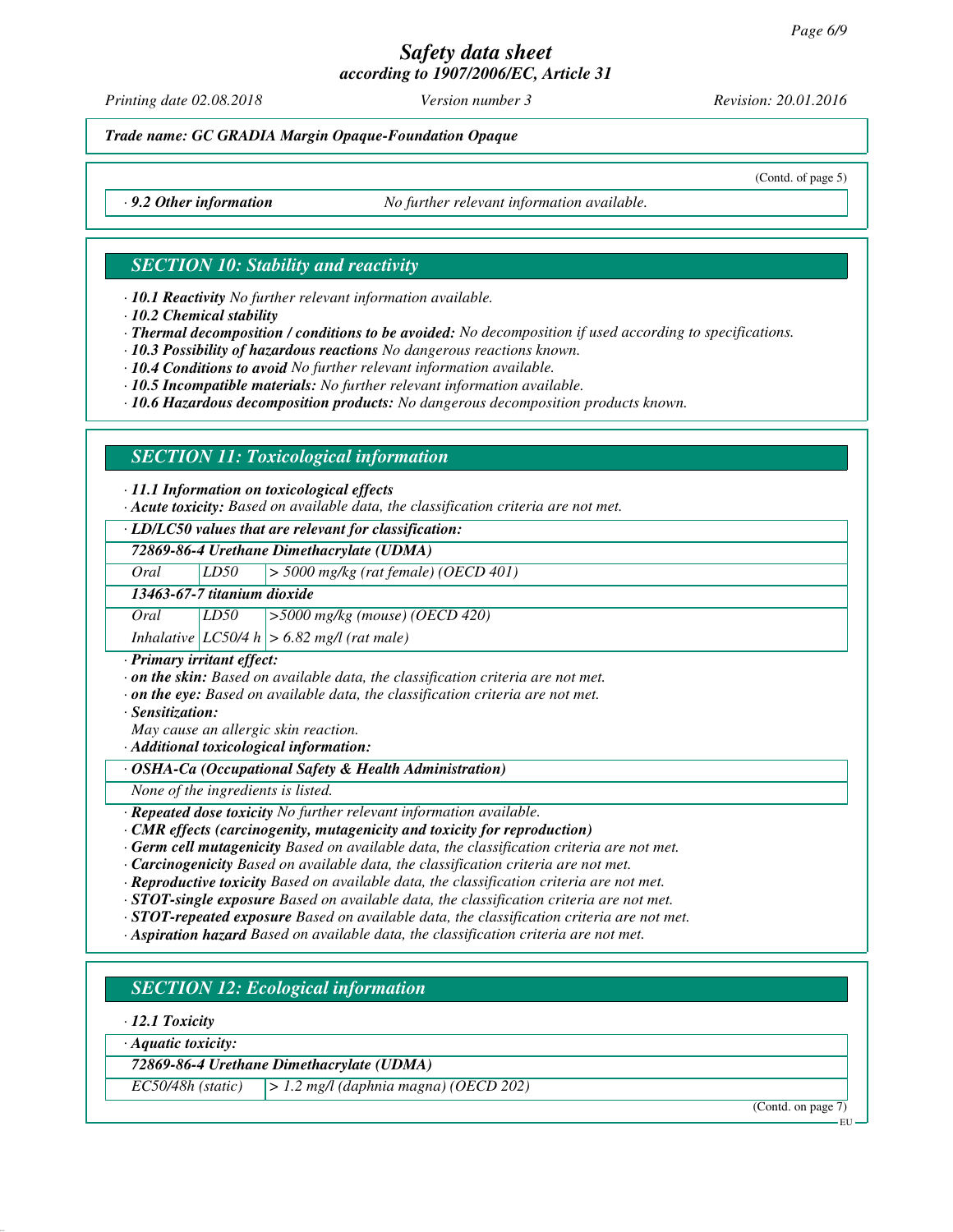*Printing date 02.08.2018 Version number 3 Revision: 20.01.2016*

(Contd. of page 6)

EU

### *Trade name: GC GRADIA Margin Opaque-Foundation Opaque*

*3290-92-4 Propylidynetrimethyl trimethacrylate*

*LC50/96h (dynamic) >1 mg/L (Oncorhvnchus mykiss) (OECD Guideline 203 (Fish, Acute Toxicity Test))*

*· 12.2 Persistence and degradability No further relevant information available.*

*· 12.3 Bioaccumulative potential No further relevant information available.*

- *· 12.4 Mobility in soil No further relevant information available.*
- *· Additional ecological information:*

#### *· General notes:*

*Water hazard class 3 (Self-assessment): extremely hazardous for water Do not allow product to reach ground water, water course or sewage system, even in small quantities.*

*Danger to drinking water if even extremely small quantities leak into the ground.*

#### *· 12.5 Results of PBT and vPvB assessment*

*· PBT: Not applicable.*

*· vPvB: Not applicable.*

*· 12.6 Other adverse effects No further relevant information available.*

### *SECTION 13: Disposal considerations*

#### *· 13.1 Waste treatment methods*

*· Recommendation:*

*Must not be disposed of together with household garbage. Do not allow product to reach sewage system.*

|          | · European waste catalogue                                                      |
|----------|---------------------------------------------------------------------------------|
| 18 00 00 | WASTES FROM HUMAN OR ANIMAL HEALTH CARE AND/OR RELATED RESEARCH (except         |
|          | kitchen and restaurant wastes not arising from immediate health care)           |
| 18 01 00 | wastes from natal care, diagnosis, treatment or prevention of disease in humans |
|          | 18 01 06 $*$ chemicals consisting of or containing hazardous substances         |

*· Uncleaned packagings:*

*· Recommendation: Disposal must be made according to official regulations.*

# *SECTION 14: Transport information*

| $\cdot$ 14.1 UN-Number<br>ADR, ADN, IMDG, IATA                                                 | not regulated   |                    |
|------------------------------------------------------------------------------------------------|-----------------|--------------------|
| $\cdot$ 14.2 UN proper shipping name<br>· ADR, ADN, IMDG, IATA                                 | not regulated   |                    |
| $\cdot$ 14.3 Transport hazard class(es)                                                        |                 |                    |
| · ADR, ADN, IMDG, IATA<br>· Class                                                              | not regulated   |                    |
| · 14.4 Packing group<br>· ADR, IMDG, IATA                                                      | not regulated   |                    |
| · 14.5 Environmental hazards:<br>$\cdot$ Marine pollutant:                                     | N <sub>O</sub>  |                    |
| $\cdot$ 14.6 Special precautions for user                                                      | Not applicable. |                    |
| $\cdot$ 14.7 Transport in bulk according to Annex II of<br><b>MARPOL73/78 and the IBC Code</b> | Not applicable. |                    |
|                                                                                                |                 | (Contd. on page 8) |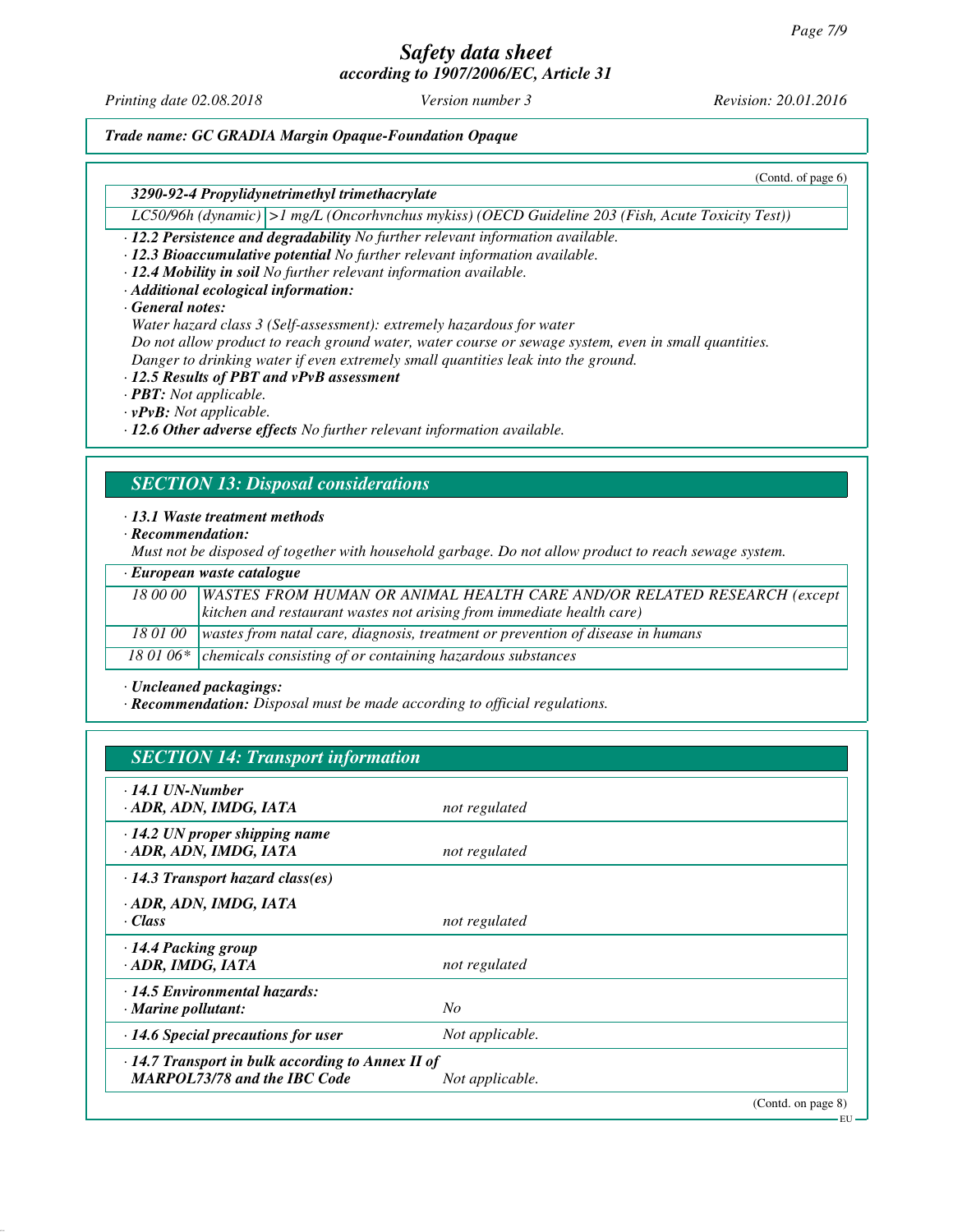*Printing date 02.08.2018 Version number 3 Revision: 20.01.2016*

(Contd. of page 7)

*Trade name: GC GRADIA Margin Opaque-Foundation Opaque*

*· UN "Model Regulation": not regulated*

### *SECTION 15: Regulatory information*

*· 15.1 Safety, health and environmental regulations/legislation specific for the substance or mixture · Sara*

*· Section 355 (extremely hazardous substances):*

*None of the ingredient is listed.*

*· Section 313 (Specific toxic chemical listings):*

*None of the ingredients is listed.*

*· Proposition 65*

*· Chemicals known to cause cancer:*

*13463-67-7 titanium dioxide*

*· Chemicals known to cause reproductive toxicity for females:*

*None of the ingredients is listed.*

*· Chemicals known to cause reproductive toxicity for males:*

*None of the ingredients is listed.*

*· Chemicals known to cause developmental toxicity:*

*None of the ingredients is listed.*

*· Carcinogenic categories*

*· EPA (Environmental Protection Agency)*

*None of the ingredients is listed.*

*· TLV (Threshold Limit Value established by ACGIH)*

*13463-67-7 titanium dioxide A4*

*128-37-0 Butylated hydroxytoluene A4*

*1309-37-1 Iron(III)oxide A4*

*· MAK (German Maximum Workplace Concentration)*

*13463-67-7 titanium dioxide 3A*

*128-37-0 Butylated hydroxytoluene 4* 

*· NIOSH-Ca (National Institute for Occupational Safety and Health)*

*13463-67-7 titanium dioxide*

*· Directive 2012/18/EU*

*· Named dangerous substances - ANNEX I None of the ingredients is listed.*

*· 15.2 Chemical safety assessment: A Chemical Safety Assessment has not been carried out.*

# *SECTION 16: Other information*

*· Relevant phrases*

*H315 Causes skin irritation.*

*H317 May cause an allergic skin reaction.*

*H319 Causes serious eye irritation.*

*H335 May cause respiratory irritation.*

(Contd. on page 9)

EU